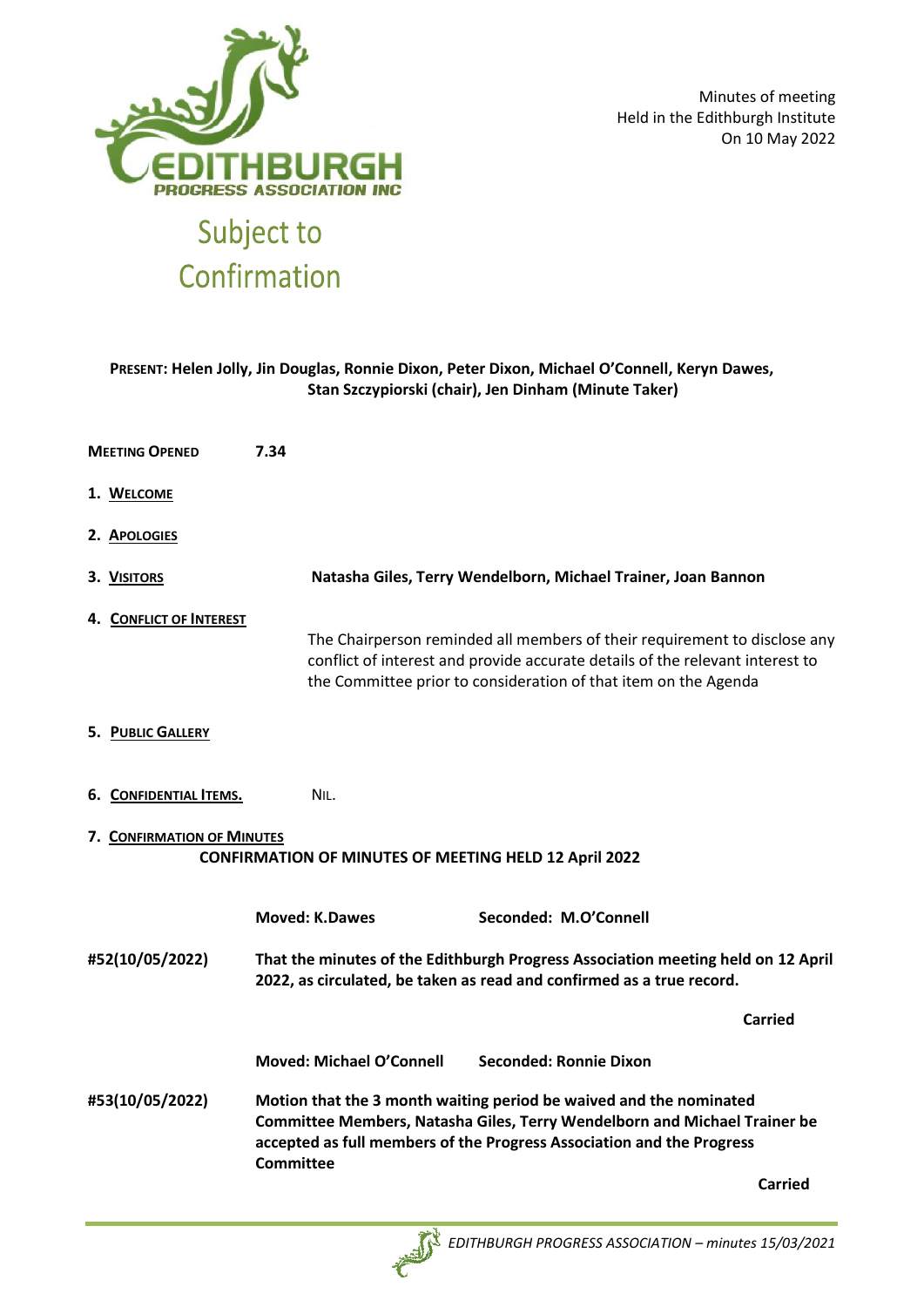#### **8. MATTERS ARISING**

# 8.1. **Jetty Sign**

several members not happy with the jetty marine life sign as sent out no contextual information about the marine fauna and flora

Need to be looking at the jetty sign as a source of information to inspire younger divers and visitors,

Suggest draft to be put together with input from expertise that we have on hand and then brought to Progress to approve,

Museum group decided to put to together history in signs and the jetty signs have come about as a result of that. The latest sign draft for the history of the Jetty has been circulated for approval.

Jin to coordinate and work with Ronnie to design the interps for the marine life sign and bring it back to Progress – maybe look at a double sided marine life sign to convey more info and give people some understanding of the life under the jetty

suggest location needs to be by the jetty itself – putting the sign by the water means a shorter life span of the sign – perhaps the sign should be made of stainless steel. Get the sign designed and then work out the location.

The jetty is going to be changed as well by the work that will be done there.

*Action:* Jen to send out the email with the Jetty history sign to all members and if no objections, then that will go ahead.

# 8.2. **Review of Action List**

# **9. REPORTS**

# 9.1. **Caravan Park Working Group Report**

CPWP Meeting Report May 2022

- 1. End-of-year BBQ and Walk-a-Round Suggestion of Sunday December 4
- 2. Relief Managers Kym and Louise doing a great job in Shane and Sonya's absence
- 3. ASL Agreement, Permanent Agreement, Van Storage Agreement Updated Pet Policy included and ready for distribution
- 4. Free Camping at the Town Oval Free camping occurred at the Town Oval over the ANZAC weekend and for a week and a half after. Council was notified during the week after the ANZAC Weekend, but it took a week for the site to be cleared. The Edithburgh Sports and Community Club was the only application to be approved across the whole Council for Easter.

There was discussion about Free camping and the positives and negatives

5. Site 35 Annexe

A new ASL with a vintage caravan is onsite but the annexe attached is not of solid construction. After viewing we were going to request removal. Council have been contacted, but are yet to give an answer on compliance as their policy does not explicitly state that the annexe has to be solid.

6. Caravan Park expansion Our proposal to expand across the road as unpowered sites is still being processed by

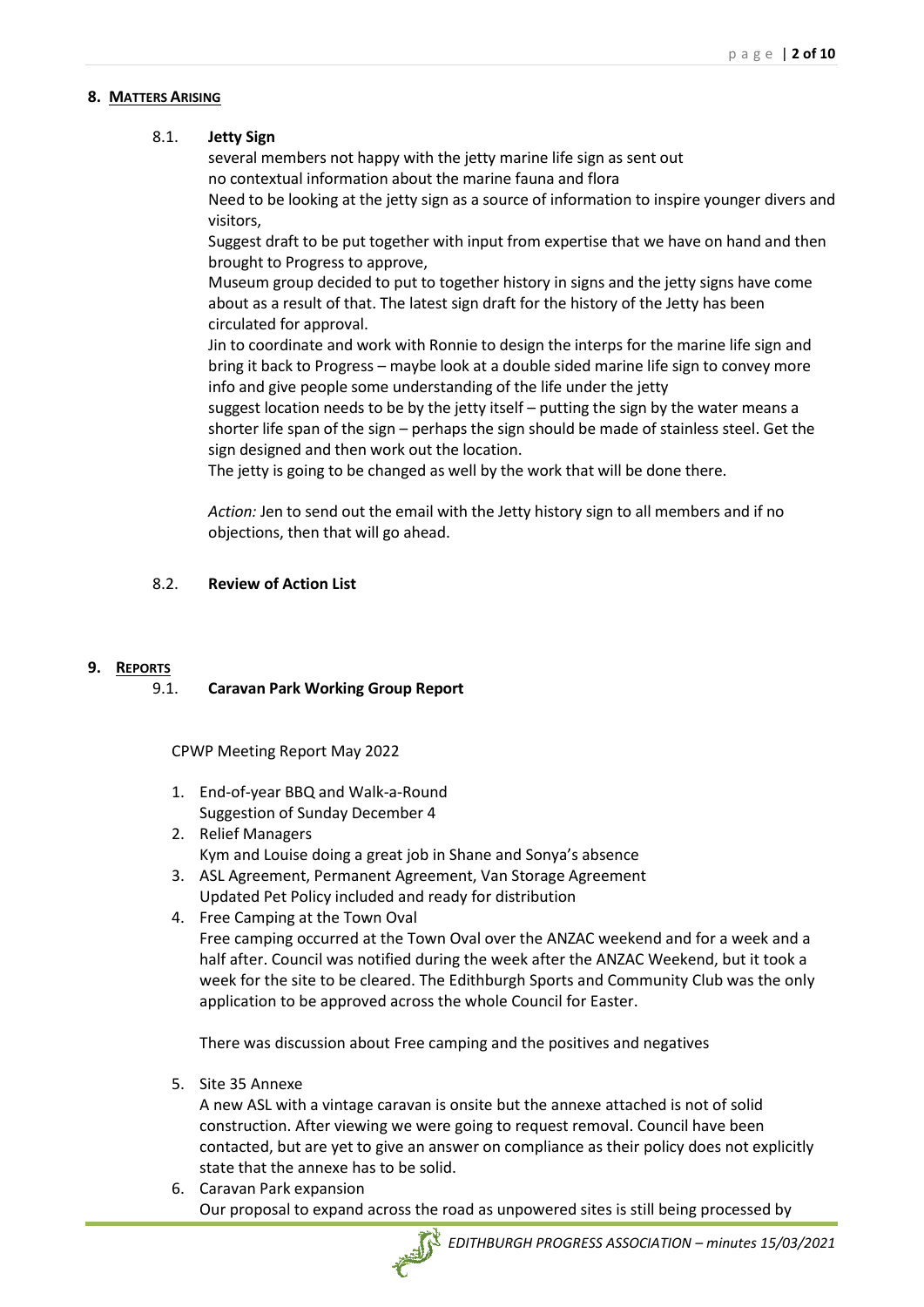Council

### 9.2. **Progress Financial Report**

FORD McCARTHY & ASSOCIATES

# ABN 88 471 591 794 finance@fordmccarthy.com

To: Edithburgh Progress Association Inc

From: Ford McCarthy & Associates

Meeting Date: 10<sup>th</sup> May 2022

Report Title: Finance Report

#### Financial Reports from MYOB

The following reports have been submitted for your consideration:

- \* Balance Sheet for Edithburgh Progress Association as an entity
- \* Profit and Loss (with last year)
- \* Profit and Loss

Additional Reports from Excel

- \* Budget vs Actual with Remaining Balances
	- \*Caravan Park \*Progress Association \*Finance & Capital \*Edithburgh Events Group \*Day at the Burgh
- \* Occupancy Rates April 2022 and April 2021

#### General Business

Commercial income at 30<sup>th</sup> April 2022 is \$973'832 compared to \$913'129 the previous year.

Operating expenditure at 30<sup>th</sup> April 2022 is \$666'669 compared to \$587'957 in the prior year.

The above figures do not include the capital items/plant which come to a total of \$144'521.

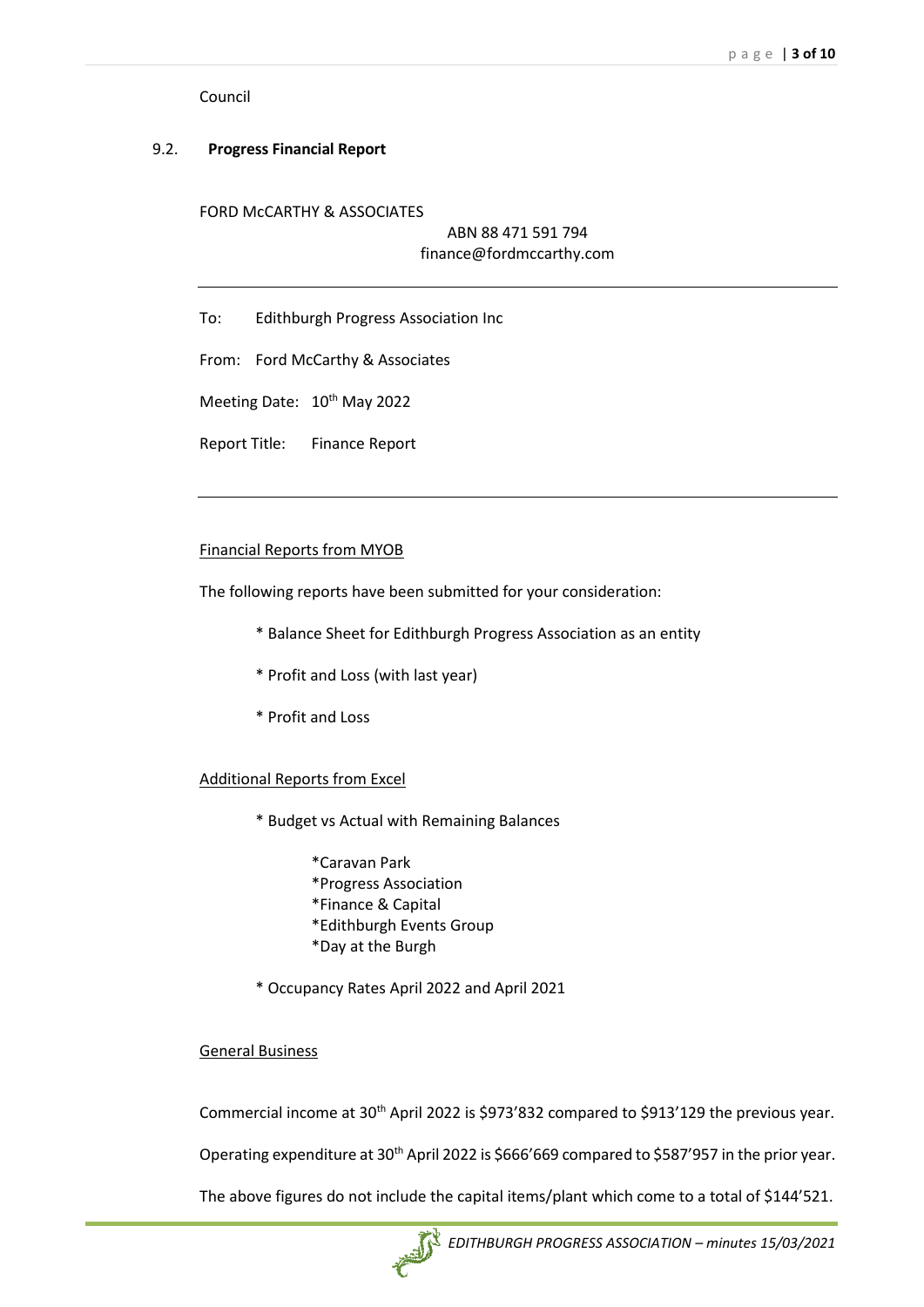The cheque account has a balance of \$87'310, The Express Saver Account has a balance of \$188'619 and the Future Community Projects Fund has a balance of \$270'928.

The invoice for \$5'000 has been raised and sent to AGL for their Annual Contribution.

Can all members filling out purchase orders please ensure that ALL fields are filled in to allow the correct coding. There has been some confusion with Town Improvements/EEWC/Jetty/General and History spending. Hopefully this has now been sorted and the budget lines made clearer for all.

#### 9.3. **Day at the Burgh**

Natasha Giles will replace Helen Jolly as DATB Progress Rep.

AGL Grant has been approved

#### 9.4. **Cooee**

Have compared the Cooee to other towns newsletters and the Cooee looks great and is printed in colour where as other newletters are black and white. New contributors and looking at doing a pre edition print for proof reading

#### 9.5. **Markets**

#### EDITHBURGH MARKETS - EPA REPORT (APRIL 17TH) 2022 REPORT

Markets held on Sunday 17<sup>th</sup> April 20 Stall Holders Booked 26 tables used @ \$10.00 per table = \$265.00 No charge for Museum BBQ Tables. Finance received \$265.00 plus Insurance for 3 stallholders @\$17.00. Total \$276.00 -\$ 40.00 for cost of petrol charges of setting up signs and retrieving By Peter Dixon Very Busy Easter Weekend Excellent range of Baked goods in Supper Room Plants and plant stands, Candles, Resin and Jewellery. Hand made Apron, Pillows, Lovely Scarves, Beanies and children's Clothes. Future Markets Next Market will be held on 8<sup>th</sup> May (Mothers Day)

Peter and Ronnie are moving and need someone to take over. Pat Bartram will again take on the role of manager with Joan Bannon as secretary and Joan will collect the money/insurance and manage stall holders and several volunteers for putting up the signs around. Having a group looking after the markets will make it easier for all. Ronnie will do the June market and will walk

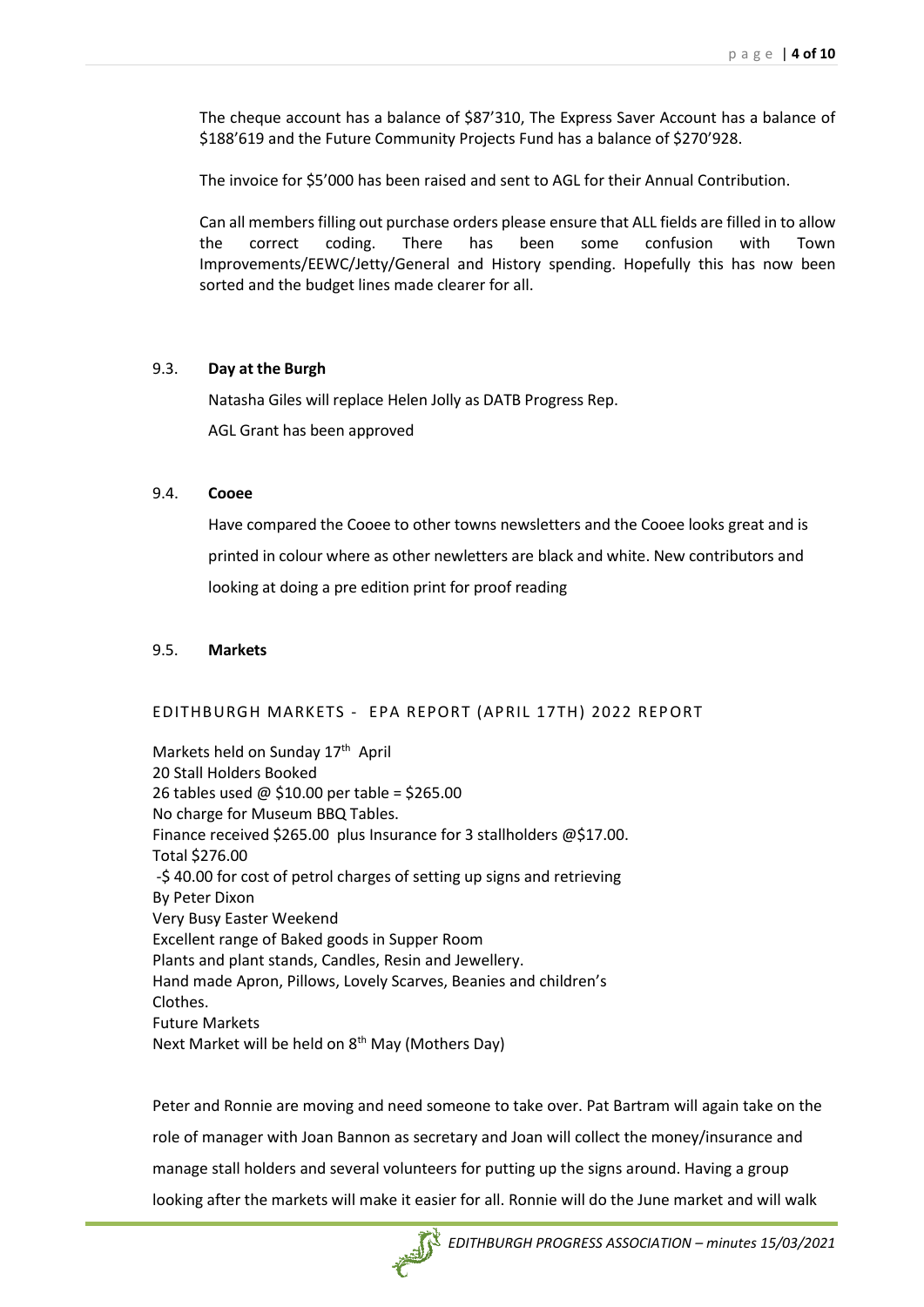through the new people on board.

A big thanks to Ronnie and Peter for all their work.

Marquees – need to be signed out from the caravan park with approval from a progress member

either by email or phone and Gary Weekley is coordinating the equipment. This is making it hard

for the market people and suggestion that Progress purchase additional marquees.

*Action:* Jen to purchase marquees and sandbags

**Moved: K.Dawes Seconded: Ronnie Dixon**

**#54(10/05/2022) Motion that Progress purchase 4 marquees and sandbags to hold them and the new marquees be stored at the Institute.**

**Carried**

#### 9.6. **Events Committee**

# **Event Group Report – EPA May 2022**

Following discussions with the York Town Council some exciting upgrades are planned for the Edithburgh Jetty proposed to coinciding with the jetty's 150 year anniversary. To mark this milestone, planned for April 2023, Edithburgh township has a unique opportunity to commission a full sized metal sculpture of a Clydesdale horse, as a memorial to the thousands of wonderful work horses that were the background of industry in this region, in the late 18th to early 20th century.

The erection of this beautiful monument will not only keep the memory of this work horse alive, but add to the many tourists' attractions that Edithburgh offers.

The events team, sub group of the Edithburgh Progress Association have been working in conjunction with the Edithburgh Museum and Yorke Peninsula Council to ensure the memorial statue takes pride of place at our celebration in April 2023.

To help raise funds to support the commissioning of the sculpture the Edithburgh Events Team are planning to conduct a number of shows throughout the year starting off with the **Quiz Night on Saturday 14th May 2022.**

Bookings for the evening are doing well with currently 80 pax booked. The general business community has been extremely generous in donating gifts/prizes for both the Silent Auction and raffles.

We also have a **GoFundMePage** for individuals who want to be part of this amazing memorial and are interested in supporting the effort through a financial donation: GoFundMe [https://gofund.me/897001b6.](https://gofund.me/897001b6)

As the cost of the sculpture is around \$50,000 the Events team have applied for several grants, with applications having been submitted to:

- $\triangleright$  Australia Arts Council of Arts awaiting outcome of application
- $\triangleright$  Country Arts SA awaiting outcome of application
- ➢ CHART Program Grant Grant approved \$3,300

Another event is being planned for later in the year with **Country Arts SA team** Tammy Hall & Sonja Rankin from Yorke Peninsula Council - Creative Communities Programmer

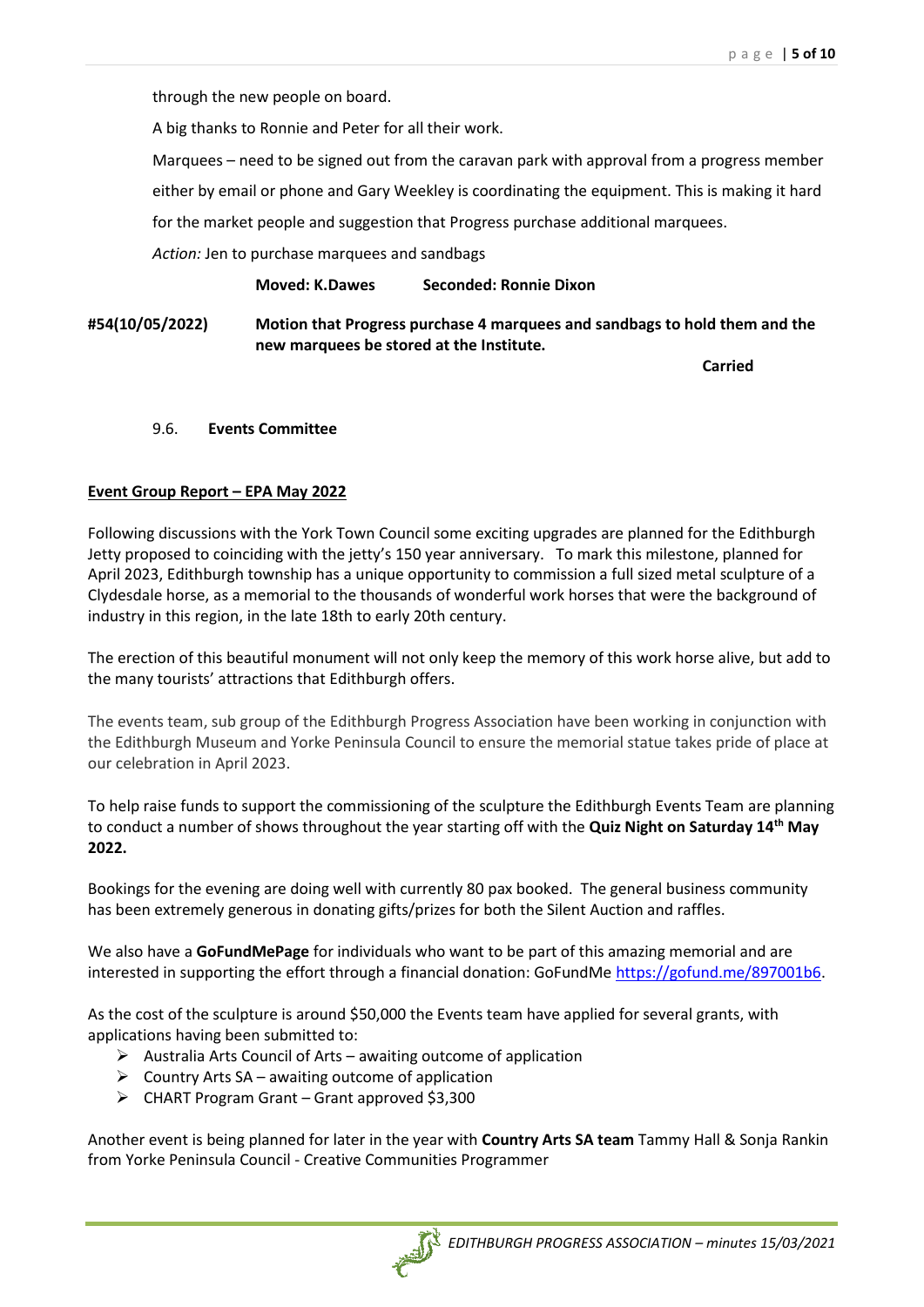The event, **Comfort Food Cabaret** is part of the Yorke Peninsula -Country Arts SA, Shows On The Road Program looking to be hosted in Edithburgh at the Institute.

There are also discussions in place to host another **caberet evening around August**.

Liz Daniels

On behalf of the Edithburgh Event Team

Location of horse is also an issue – originally wanted it in the main street but Council rejected this idea due to more traffic from the IGA. Survey was distibuted to people on the foreshore for locating it there with a negative result. Letter to Council from Progress has reopened discussion about extension of the median strip and there has been a n invitation to present to Council as to why the best location will be Edith St.

# 9.7. **Edithburgh Museum Report**

Jetty truck restoration – is still planned and it will go behind the Clydesdale horse. It has been a quiet month,  $50<sup>th</sup>$  anniversary of the Museum in October but will be celebrated in Nov at Day at the burgh. Purchasing another container as they are running out of storage, looking at grants for building extension or asking Progress for a loan or contribution

9.8. **Tidal Pool**

# 9.9. **Edithburgh Environment and Garden Committee**

# **EEWC MEETING NOTES 28/4/22**

**Attendees:** Garry Weekley, Gary Dinham, Sam Bauer, Terry Braund, John Weekley

Welcome note.

Garry Weekley - Chairperson

# **PENDING from previous meeting 25/2/22**

| <b>ACTION POINT</b>                                         | <b>RESPONSIBILITY</b><br><b>AGREEANCE</b>                                                                                                        | <b>ETA</b> |
|-------------------------------------------------------------|--------------------------------------------------------------------------------------------------------------------------------------------------|------------|
| EEWC to record water use                                    | EEWC-John Weekley                                                                                                                                | Ongoing    |
| Current water usage for the foreshore<br>watering.          | Goldy is happy to continue as is with<br>a decision re: cost recovery<br>outcome pending.                                                        | Ongoing    |
| Painting of metal fence/balustrade around<br>jetty carpark. | Painting of railing around jetty<br>carpark on hold. More consultation<br>required both JW and TB to obtain<br>feedback. Paint already purchased | Ongoing    |

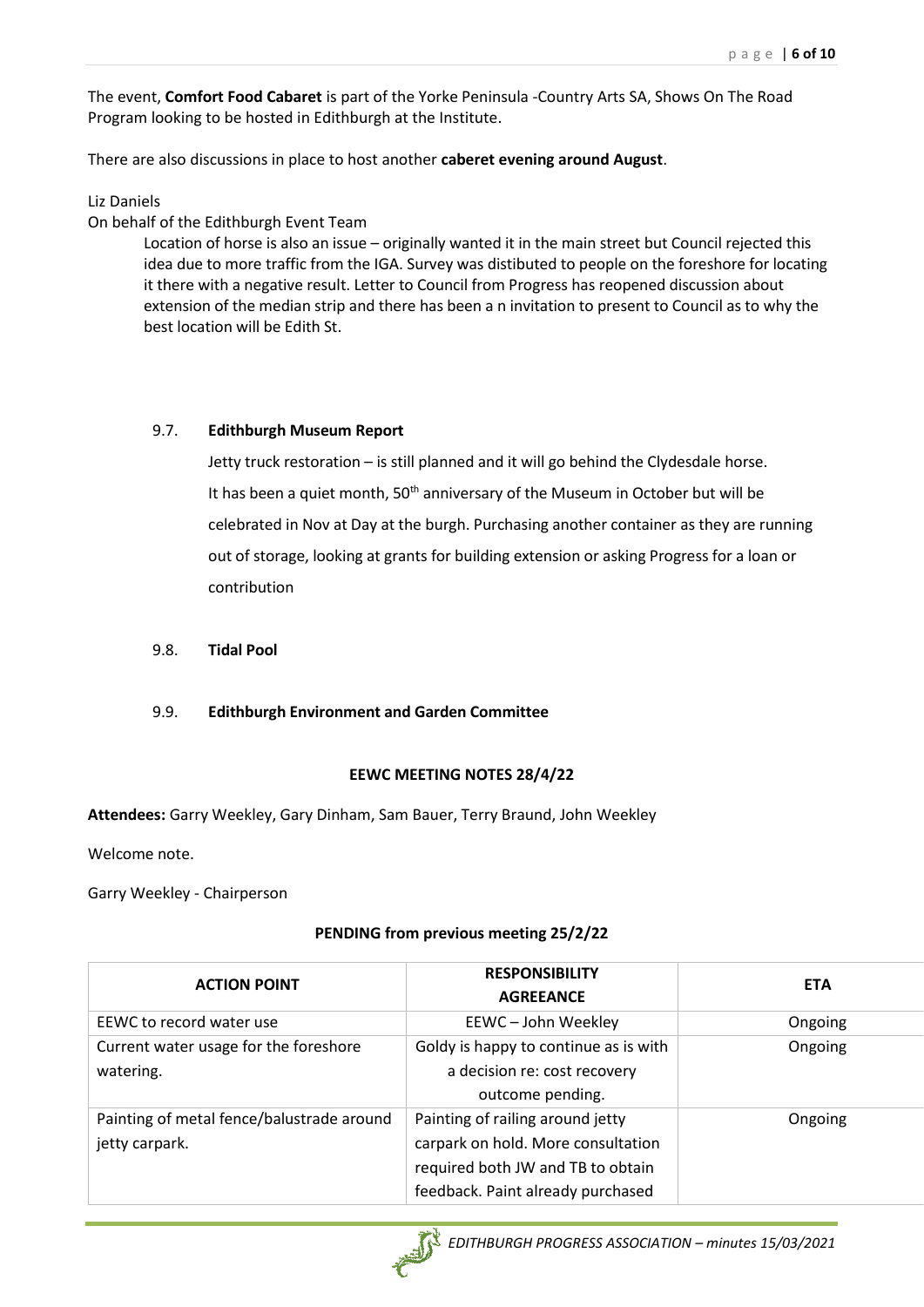| to be used for oval fence if agreed |  |
|-------------------------------------|--|
| to.                                 |  |
|                                     |  |

# **Meeting Notes 28/4/22**

| <b>ACTION POINT</b>                                      | <b>RESPONSIBILITY</b><br><b>AGREEANCE</b>                                                                                                                                                                                                                                                    | <b>ETA</b> |
|----------------------------------------------------------|----------------------------------------------------------------------------------------------------------------------------------------------------------------------------------------------------------------------------------------------------------------------------------------------|------------|
| A plan to be created for automatic<br>irrigation.        | It has been agreed that we will place<br>on hold the plan for irrigation. GW<br>to email Goldy of our intentions.                                                                                                                                                                            | Ongoing    |
| Consultation with Council - Goldy                        | It was agreed that we concentrate<br>on Landscaping first before<br>irrigation. Discussion with Goldy re:<br>funding to be directed to<br>landscaping.                                                                                                                                       | May 22     |
| Increased sprinkler locations                            | EEWC to purchase extra sprinklers<br>to assist with coverage. GD to follow<br>up.                                                                                                                                                                                                            | May 22     |
| 180 Degrees Consultation meeting                         | GD to represent EEWC with their<br>intentions and goals:<br>Foreshore<br>a.<br>а.<br>Footpaths<br>b.<br>b.<br>Town Entrance's<br>c.<br>C.                                                                                                                                                    | May 22     |
| A plan to be created for landscaping of the<br>foreshore | It has been agreed that we will split<br>the foreshore in two (North and<br>South of Jetty). We will concentrate<br>first on the Northern end this<br>includes:<br><b>Beneath Gallows</b><br>a.<br>а.<br>Path by toilets<br>b.<br>b.<br>Shelter area<br>c.<br>C.<br>General area<br>d.<br>d. | Ongoing    |
| Northern Landscaping and work map                        | Meeting at foreshore:<br>Wednesday,<br>11/5/22<br>10am<br>GD to bring<br>hardware                                                                                                                                                                                                            | 11/5/22    |
| <b>Medium Strip</b>                                      | Working Bee to be arranged once<br>plants arrive                                                                                                                                                                                                                                             | TBC        |
| Sports Club Oval fence.                                  | Contact by GW with Sports Club:<br>arranging a working bee to paint<br>oval fence. Paint already purchased.                                                                                                                                                                                  | TBC        |
| <b>Remaining Funds</b>                                   | Estimated funds available \$2500, to<br>be used for Weed/Seed & Feed.<br>Troy to have some input.                                                                                                                                                                                            | <b>TBC</b> |

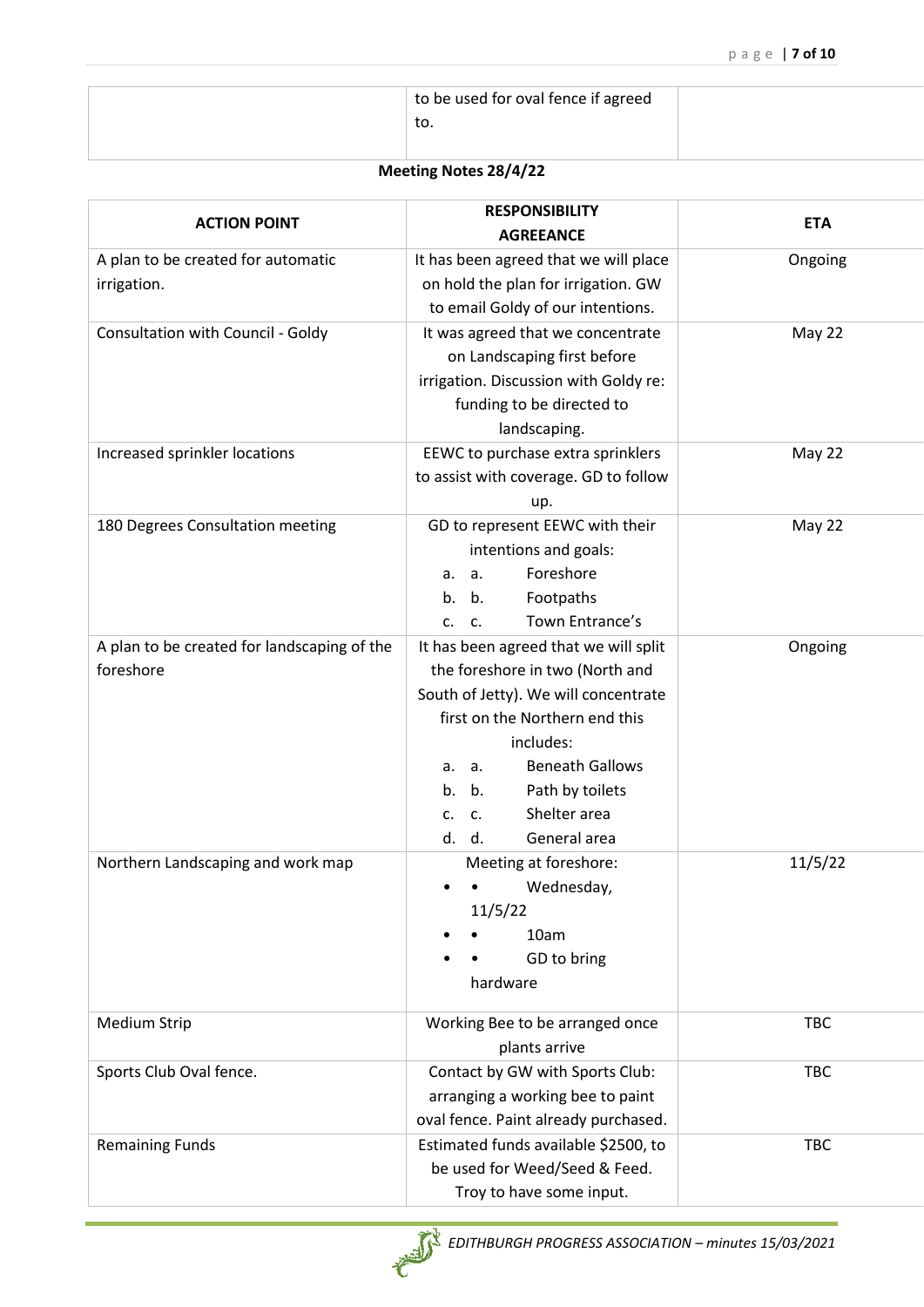| <b>Budget Review</b> | More clarity from EPA re: coding for | Ongoing |
|----------------------|--------------------------------------|---------|
|                      | the EEWC Budget email to be sent     |         |
|                      | from GW to JD and SS.                |         |

### 9.10. **Councillor's Report**

Nothing

*Action*: Jen to write to Adam and ask if he can't attend, can he please send a report

#### **10. CORRESPONDENCE**

- 10.1. **Correspondence In**
- 10.2. **Correspondence Out**

**Moved: K.Dawes Seconded: M.O'Connell**

**#55(10/05/2022) That the correspondence in and out as tabled be accepted.**

**Carried**

#### **11. General Business**

- 11.1. New Members dealt with straight away
- 11.2. Helen Jolly Resignation A big thank you to Helen for her work and wish her well in the future

#### 11.3. Insurance for friendship group

Jan Geytenbeek looking for insurance for the Friendship group as the cost of Public Liability is making the group not viable. Can't be covered by Progress Insurance unless they become a sub committee. Will try and think of alternatives.

- 11.4.  $150<sup>th</sup>$  celebration dates will be set in the next few weeks
- 11.5. Guitar Festival Accommodation July 16<sup>th</sup> possible 2 cabins available – Mick to speak with Shane and Sonya

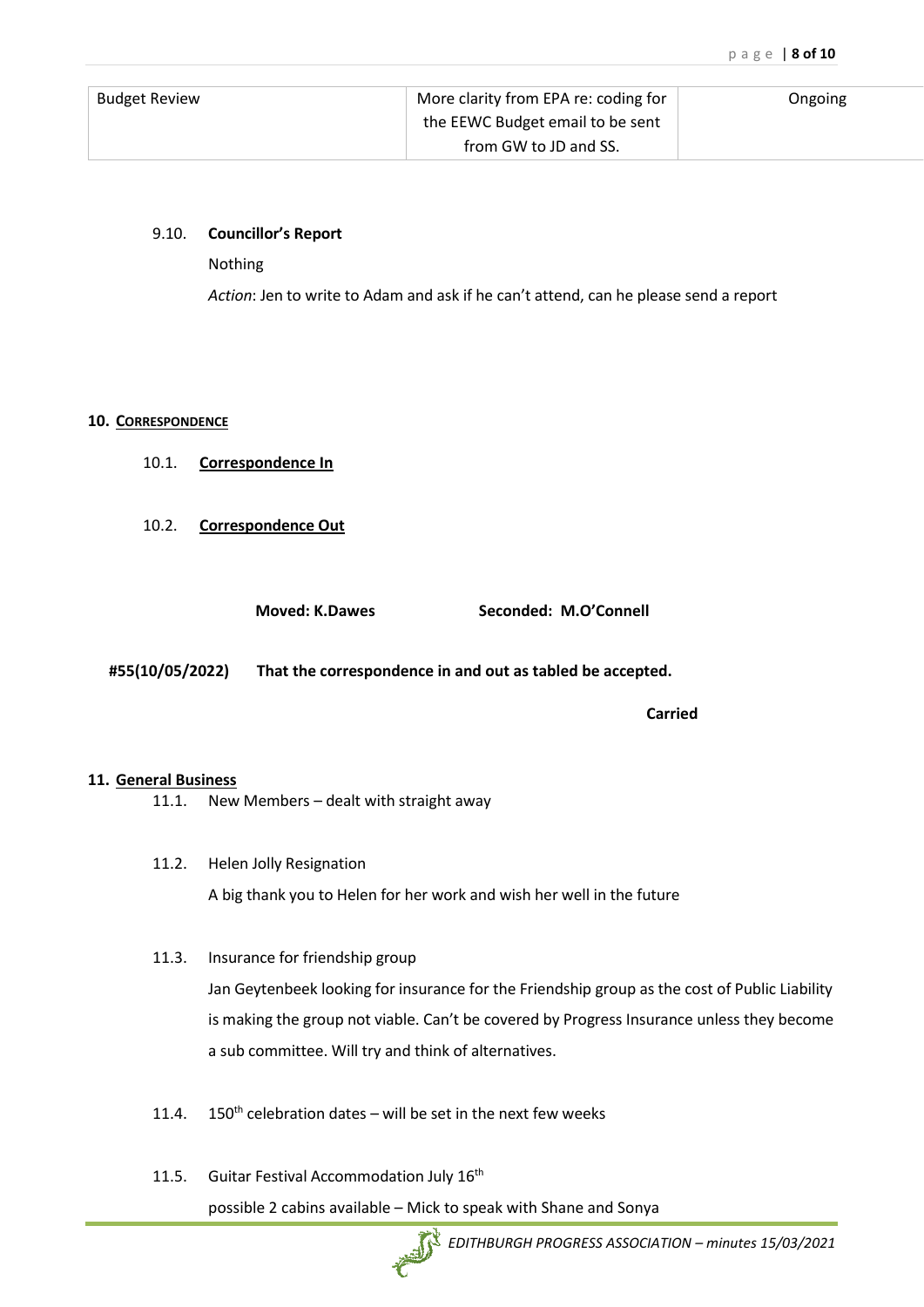11.6. Cooee costs wifi for Shirley - \$15 per month Copier costs 20/21 \$3794.04 21/22 \$3963.88 Invoiced advertising \$1575.00 Cooee money banked \$3065 Happy to let things stand as they are

- 11.7. SS Meeting with Mayor Bins outside the garage Diner *Action*: Jen to write letter to council to remove bin from outside garage diner
- 11.8. Shark net and high tide Shark barrier will only be in the water from Nov to Oct and this isn't usually such high tides but this has been thought of in the design.
- 11.9. No junk mail request on some post office boxes meant about 150 people missed out on the EPA Flyer – suggest putting it in the Cooee and on Facebook as it has had a very positive impact including new members.
- 11.10. Volunteer morning Tea  $-27<sup>th</sup>$  May 10am *Action*: Jen to send out list of volunteers to all Progress Committee members for review
- 11.11. Grant Solutions grant writing and monitoring service 75min session to work out what would be needed and a base idea of what Progress would be eligible for The cost of the initial consult employs them for 18 months If successful with the grant, they take a percentage of the grant *Action*: Stan to gather further info and send out to all
- 11.12. Edithburgh Arts Group sub committee request Letter received from the with a request EAG to become a sub committee

**Moved: M.O'Connell Seconded: H.Jolly**

**#56(10/05/2022) That the Edithburgh Arts Group become a Sub Committee directly under Progress.**

**Carried**